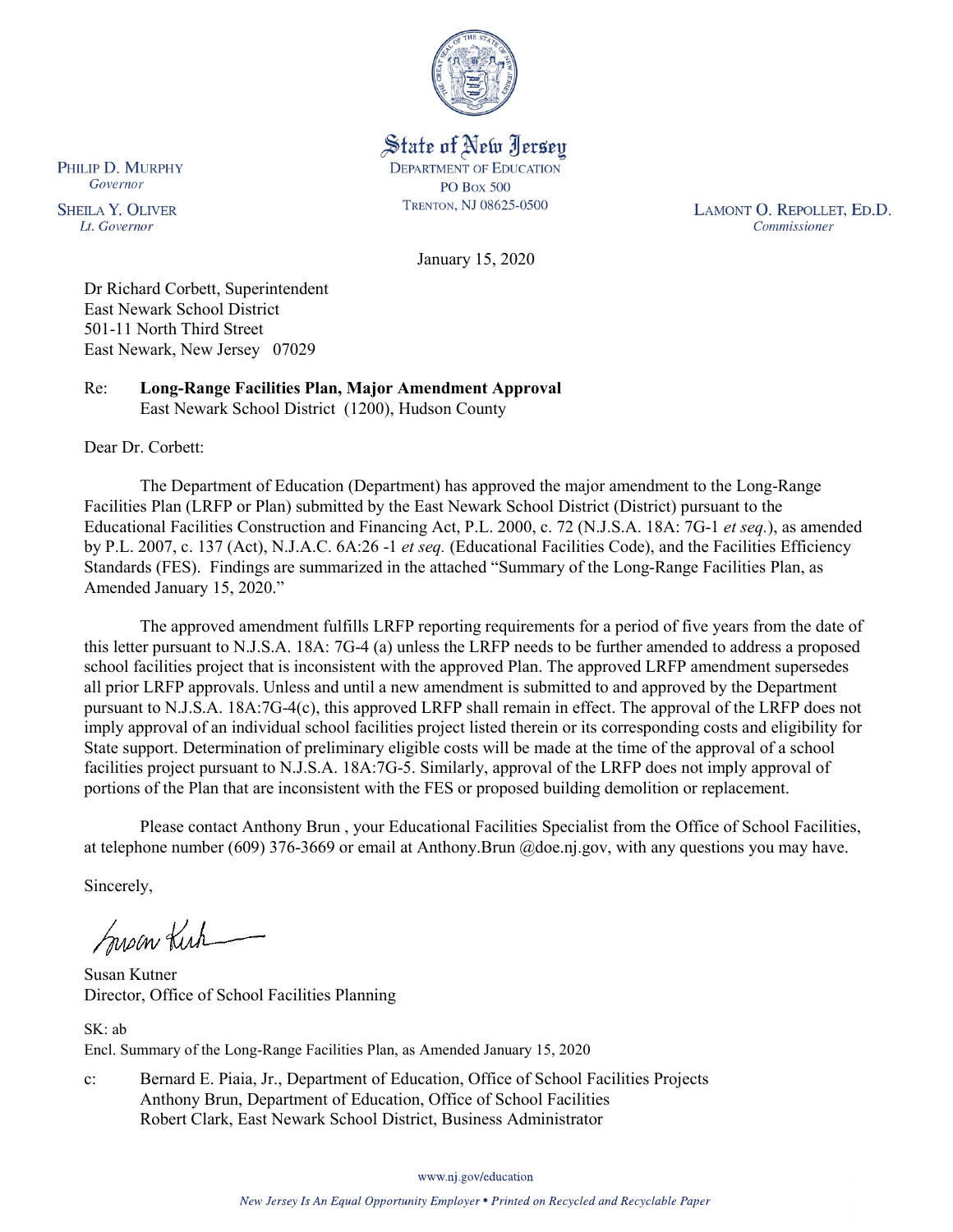# **East Newark School District (1200) Summary of the Long-Range Facilities Plan, as Amended January 15, 2020**

The Department of Education (Department) has completed its review of the major amendment to the Long-Range Facilities Plan (LRFP or Plan) submitted by the East Newak School District (District) pursuant to the Educational Facilities Construction and Financing Act, P.L. 2000, c. 72 (N.J.S.A. 18A: 7G-1 *et seq.*), as amended by P.L. 2007, c. 137 (Act), N.J.A.C. 6A:26-1 et seq. (Educational Facilities Code), and the Facilities Efficiency Standards (FES).

The following provides a summary of the District's approved amended LRFP. The summary is based on the standards set forth in the Act, the Educational Facilities Code, the FES, District-reported information in the Department's LRFP reporting system, and supporting documentation. The referenced reports in *italic* text are standard reports available on the Department's LRFP website.

### **1. Inventory Overview**

The District is classified as a Regular Operating District (ROD) for funding purposes. It provides services for students in grades PK-8.

The District identified existing and proposed schools, sites, buildings, rooms, and site amenities in its LRFP. Table 1 lists the number of existing and proposed district schools, sites, and buildings. Detailed information can be found in the *School Asset Inventory Report* and the *Site Asset Inventory Report.*

**As directed by the Department, school facilities projects that have received initial approval by the Department and have been approved by the voters, if applicable, are represented as "existing" in the LRFP.** Approved projects that include new construction and/or the reconfiguration/reassignment of existing program space are as follows: n/a.

#### **Table 1: Number of Schools, School Buildings, and Sites**

|                                              | <b>Existing</b> | <b>Proposed</b> |
|----------------------------------------------|-----------------|-----------------|
| Number of Schools (assigned DOE school code) |                 |                 |
| Number of School Buildings <sup>1</sup>      |                 |                 |
| Number of Non-School Buildings <sup>2</sup>  |                 |                 |
| Number of Vacant Buildings                   |                 |                 |
| Number of Sites                              |                 |                 |

*1 Includes district-owned buildings and long-term leases serving students in district-operated programs 2 Includes occupied district-owned buildings not associated with a school, such as administrative or utility buildings*

Based on the existing facilities inventory submitted by the District:

- Schools using leased buildings (short or long-term):  $n/a$
- Schools using temporary classroom units (TCUs), excluding TCUs supporting construction: n/a
- Vacant/unassigned school buildings:  $n/a$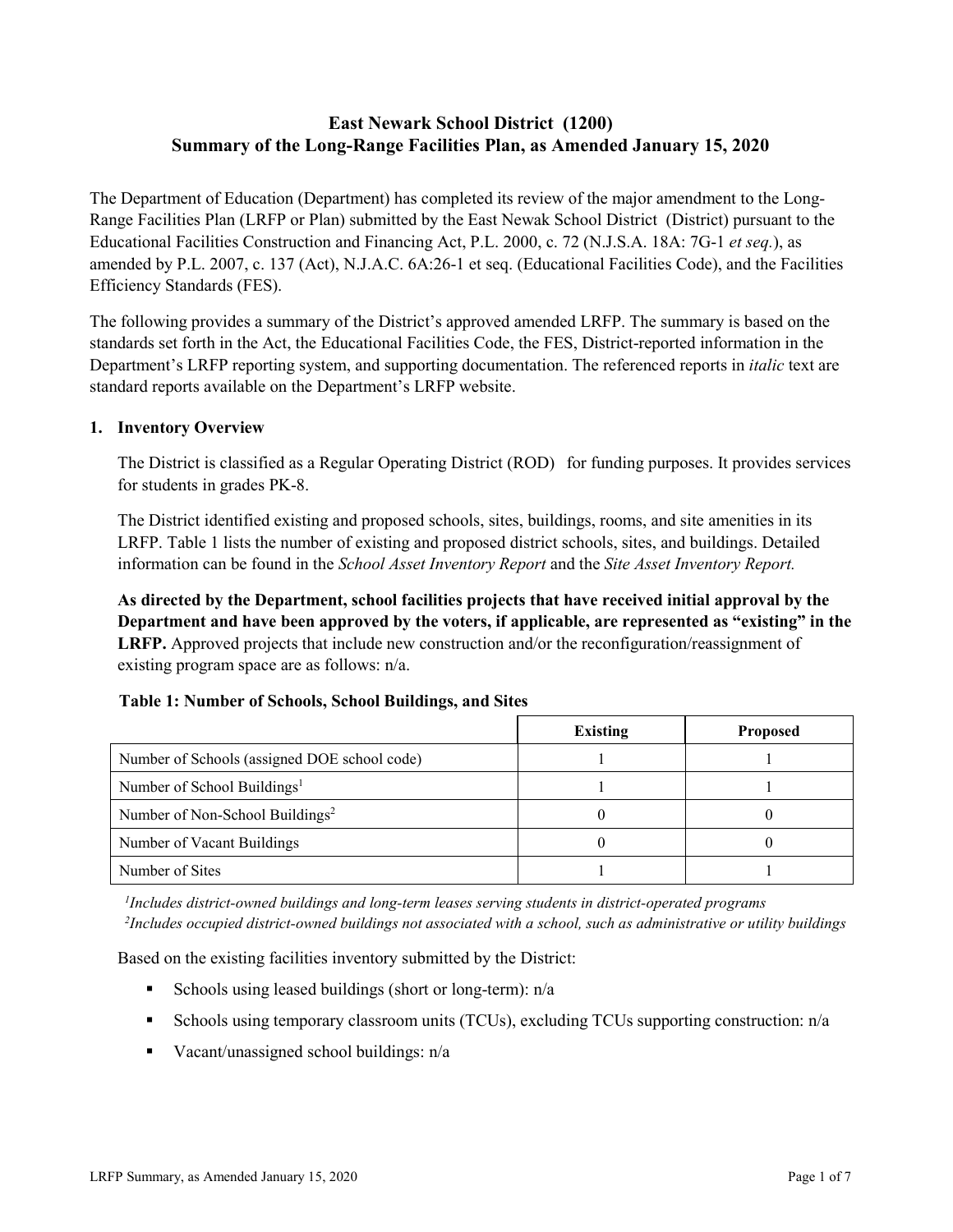**FINDINGS** The Department has determined that the proposed inventory is adequate for approval of the District's LRFP amendment. However, the LRFP determination does not imply approval of an individual school facilities project listed within the LRFP; the District must submit individual project applications for project approval.

# **2. District Enrollments**

The District determined the number of students, or "proposed enrollments," to be accommodated for LRFP planning purposes on a district-wide basis and in each school.

The Department minimally requires the submission of a standard cohort-survival projection using historic enrollment data from the Application for School State Aid (ASSA) or NJ Smart. The cohort-survival method projection method forecasts future students based upon the survival of the existing student population as it moves from grade to grade. A survival ratio of less than 1.00 indicates a loss of students, while a survival ratio of more than 1.00 indicates the class size is increasing. For example, if a survival ratio tracking first to second grade is computed to be 1.05, the grade size is increasing by 5% from one year to the next. The cohort-survival projection methodology works well for communities with stable demographic conditions. Atypical events impacting housing or enrollments, such as an economic downturn that halts new housing construction or the opening of a charter or private school, typically makes a cohort-survival projection less reliable.

### **Proposed enrollments are based on a standard cohort-survival enrollment projection.**

Adequate supporting documentation was submitted to the Department to justify the proposed enrollments. Table 2 provides a comparison of existing and projected enrollments. All totals include special education students.

| <b>Grades</b>                | <b>Existing Enrollments</b><br>2018-19 School Year | <b>District Proposed Enrollments</b><br>2023-24 School Year |
|------------------------------|----------------------------------------------------|-------------------------------------------------------------|
| PK (excl. private providers) | 22                                                 | 21                                                          |
| Grades K-5                   | 145                                                | 121                                                         |
| Grades 6-8                   | 86                                                 | 65                                                          |
| Grades 9-12                  |                                                    |                                                             |
| <b>Totals</b>                | 231                                                | 207                                                         |

# **Table 2: Enrollments**

**FINDINGS** The Department has determined the District's proposed enrollments to be acceptable for approval of the District's LRFP amendment. The Department will require a current enrollment projection at the time an application for a school facilities project is submitted incorporating the District's most recent enrollments in order to verify that the LRFP's planned capacity is appropriate for the updated enrollments.

# **3. District Practices Capacity**

Based on information provided in the room inventories, *District Practices Capacity* was calculated for each school building to determine whether adequate capacity is proposed for the projected enrollments based on district scheduling and class size practices. The capacity totals assume instructional buildings can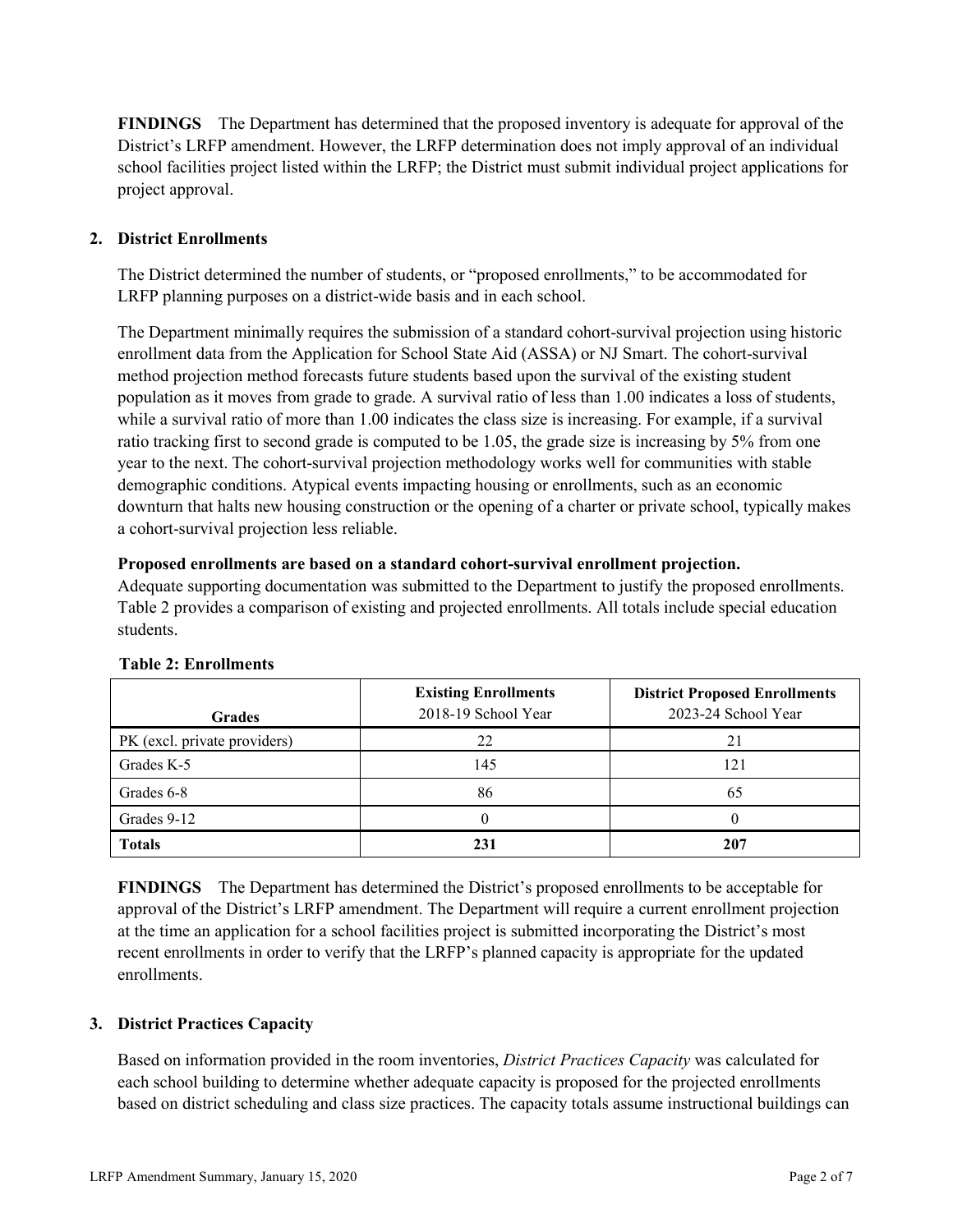be fully utilized regardless of school sending areas, transportation, and other operational issues. The calculations only consider district-owned buildings and long-term leases; short term leases and temporary buildings are excluded. A capacity utilization factor of 90% for classrooms serving grades K-8 and 85% for classrooms serving grades 9-12 is applied in accordance with the FES. No capacity utilization factor is applied to preschool classrooms.

In certain cases, districts may achieve adequate District Practices Capacity to accommodate enrollments but provide inadequate square feet per student in accordance with the FES, resulting in educational adequacy issues and "Unhoused Students." Unhoused students are considered in the "Functional Capacity" calculations used to determine potential State support for school facilities projects and are analyzed in Section 4.

Table 3 provides a summary of proposed enrollments and existing and proposed District-wide capacities. Detailed information can be found in the LRFP website reports titled *FES and District Practices Capacity Report, Existing Rooms Inventory Report, and Proposed Rooms Inventory Report.*

| <b>Grades</b>          | <b>Proposed</b><br><b>Enrollments</b> | <b>Existing</b><br><b>District</b><br><b>Practices</b><br>Capacity | <b>Existing</b><br>Deviation* | <b>Proposed</b><br><b>District</b><br><b>Practices</b><br>Capacity | <b>Proposed</b><br>Deviation* |
|------------------------|---------------------------------------|--------------------------------------------------------------------|-------------------------------|--------------------------------------------------------------------|-------------------------------|
| Elementary (PK-5)      | 142                                   | 128.36                                                             | $-13.64$                      | 138.64                                                             | $-3.36$                       |
| Middle $(6-8)$         | 65                                    | 73.74                                                              | 8.74                          | 63.46                                                              | $-1.54$                       |
| High $(9-12)$          | $\theta$                              | 0.00                                                               | 0.00                          | 0.00                                                               | 0.00                          |
| <b>District Totals</b> | 207                                   | 202.10                                                             | $-4.90$                       | 202.10                                                             | $-4.90$                       |

**Table 3: District Practices Capacity Analysis**

*\* Positive numbers signify surplus capacity; negative numbers signify inadequate capacity. Negative values for District Practices capacity are acceptable for approval if proposed enrollments do not exceed 100% capacity utilization.*

Considerations:

- **Based on the proposed enrollments and existing room inventories, the District is projected to have** inadequate capacity for the following grade groups, assuming all school buildings can be fully utilized: n/a (Calculated capacities include a 90% utilization factor.)
- Adequate justification has been provided by the District if the proposed capacity for a school significantly deviates from the proposed enrollments. Generally, surplus capacity is acceptable for LRFP approval if additional capacity is not proposed through new construction.

**FINDINGS**The Department has determined that proposed District capacity, in accordance with the proposed enrollments, is adequate for approval of the District's LRFP amendment. The Department will require a current enrollment projection at the time an application for a school facilities project is submitted, incorporating the District's most recent Fall Enrollment Report, in order to verify that the LRFP's planned capacity meets the District's updated enrollments.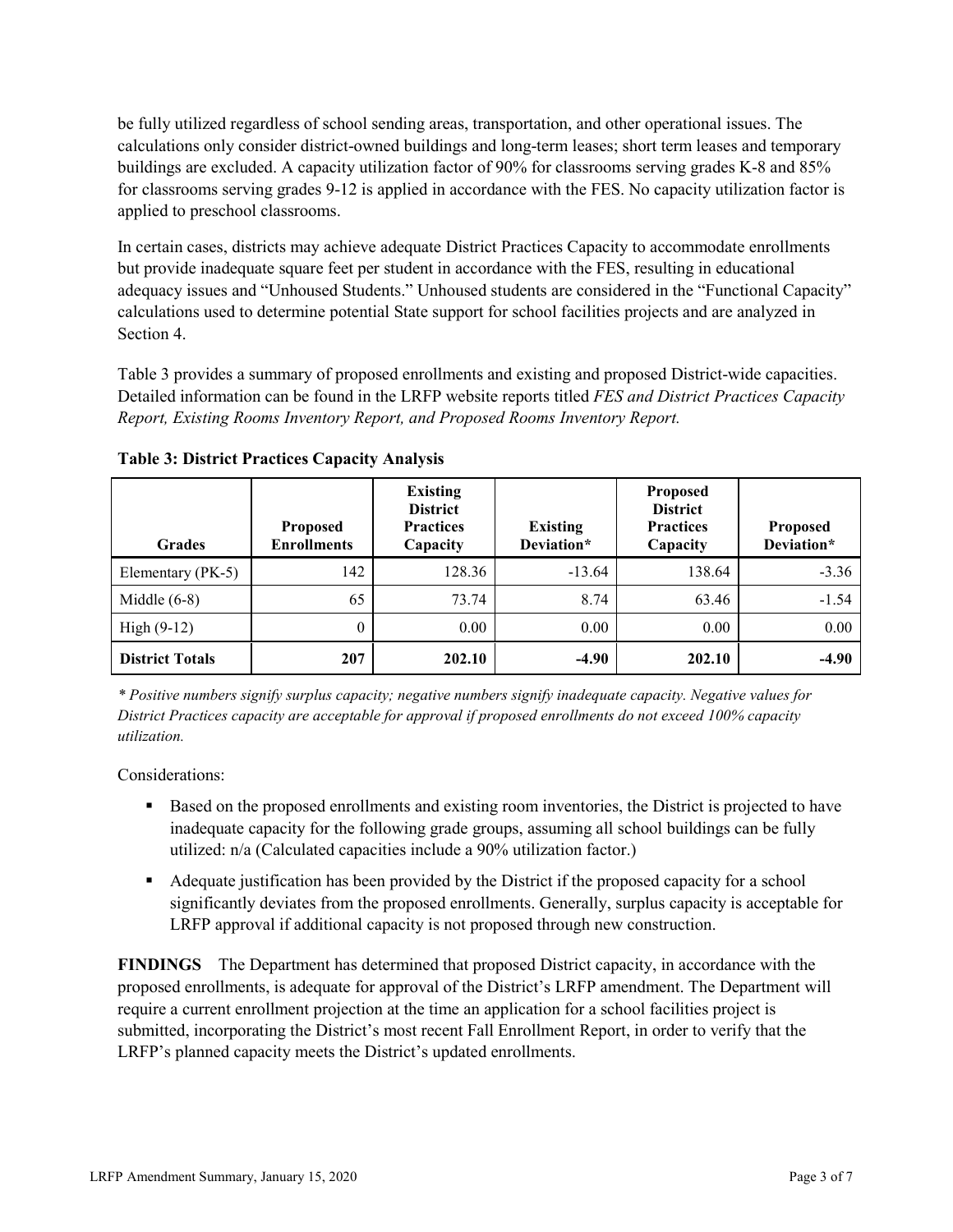### **4. New Construction Funding Eligibility**

*Functional Capacity* was calculated and compared to the proposed enrollments to provide a **preliminary estimate** of Unhoused Students and new construction funding eligibility. Final determinations will be made at the time of project application approvals.

*Functional Capacity* is the adjusted gross square footage of a school building *(total gross square feet minus excluded space)* divided by the minimum area allowance per full-time equivalent student for the grade level contained therein. *Unhoused Students* is the number of students projected to be enrolled in the District that exceeds the Functional Capacity of the District's schools pursuant to N.J.A.C. 6A:26-2.2(c). *Excluded Square Feet* includes (1) square footage exceeding the FES for any pre-kindergarten, kindergarten, general education, or self-contained special education classroom; (2) grossing factor square footage *(corridors, stairs, mechanical rooms, etc.)* that exceeds the FES allowance, and (3) square feet proposed to be demolished or discontinued from use. Excluded square feet may be revised during the review process for individual school facilities projects.

Table 4 provides a preliminary assessment of the Functional Capacity, Unhoused Students, and Estimated Maximum Approved Area for Unhoused Students for each FES grade group. The calculations exclude temporary facilities and short-term leased buildings. School buildings proposed for whole or partial demolition or reassignment to a non-school use are excluded from the calculations pending project application review. If a building is proposed to be reassigned to a different school, the square footage is applied to the proposed grades after reassignment. Buildings that are not assigned to a school are excluded from the calculations. In addition, only preschool students eligible for state funding (former ECPA students) are included. Detailed information concerning the calculations can be found in the *Functional Capacity and Unhoused Students Report* and the *Excluded Square Footage Report.*

|                                                | <b>PK/K-5</b> | $6 - 8$  | $9 - 12$ | <b>Total</b> |
|------------------------------------------------|---------------|----------|----------|--------------|
| PK Eligible Students/K-12 Proposed Enrollments | 142           | 65       | $\theta$ |              |
| FES Area Allowance (SF/student)                | 125.00        | 134.00   | 151.00   |              |
| <b>Prior to Completion of Proposed Work:</b>   |               |          |          |              |
| <b>Existing Gross Square Feet</b>              | 10,118        | 4,632    | $\theta$ | 14,750       |
| Adjusted Gross Square Feet                     | 10,118        | 4,632    | $\theta$ | 14,750       |
| <b>Adjusted Functional Capacity</b>            | 79.16         | 36.23    | 0.00     |              |
| <b>Unhoused Students</b>                       | 62.84         | 28.77    | 0.00     |              |
| Est. Max. Area for Unhoused Students           | 7,855.35      | 3,854.65 | 0.00     |              |
| <b>After Completion of Proposed Work:</b>      |               |          |          |              |
| Gross Square Feet                              | 10,118        | 4,632    | $\Omega$ | 14,750       |
| New Gross Square Feet                          | $\theta$      | $\theta$ | $\theta$ | $\theta$     |
| Adjusted Gross Square Feet                     | 10,118        | 4,632    | $\Omega$ | 14,750       |
| Functional Capacity                            | 79.16         | 36.23    | 0.00     |              |
| Unhoused Students after Construction           | 62.84         | 28.77    | 0.00     |              |
| Est. Max. Area Remaining                       | 7,855.35      | 3,854.65 | 0.00     |              |

#### **Table 4: Estimated Maximum Approved Area for Unhoused Students**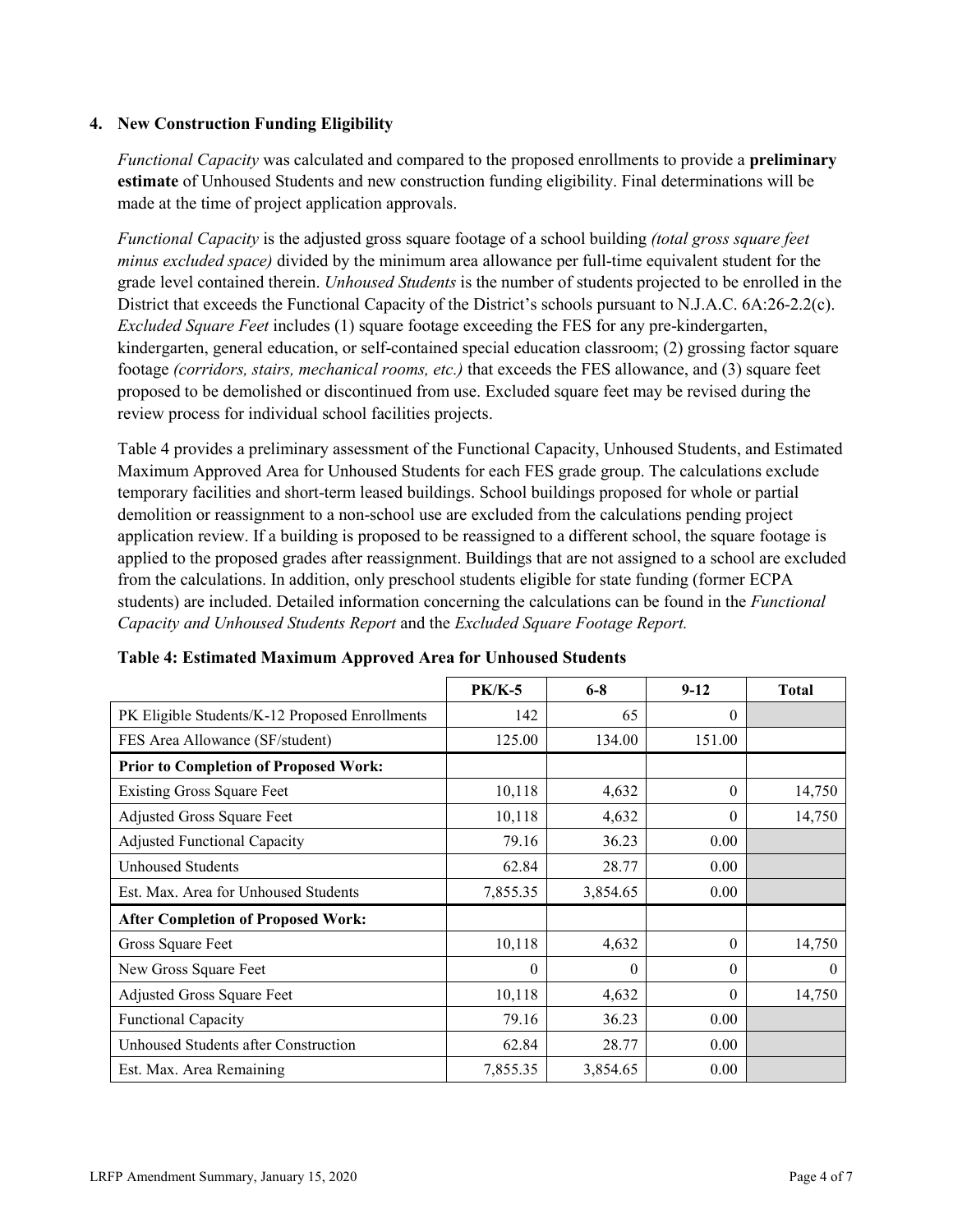Facilities used for non-instructional or non-educational purposes are ineligible for State support under the Act. However, projects for such facilities shall be reviewed by the Department to determine whether they are consistent with the District's LRFP and whether the facility, if it is to house students (full or part time) conforms to educational adequacy requirements. These projects shall conform to all applicable statutes and regulations.

Estimated costs represented in the LRFP by the District are for capital planning purposes only. The estimates are not intended to represent preliminary eligible costs or final eligible costs of approved school facilities projects.

Considerations:

- The District does not have approved projects pending completion, as noted in Section 1, that impact the Functional Capacity calculations.
- The Functional Capacity calculations *exclude* square feet proposed for demolition or discontinuation for the following FES grade groups and school buildings pending a feasibility study and project review: n/a.
- Based on the preliminary assessment, the District has Unhoused Students prior to the completion of proposed work for the following FES grade groups: PK-5, 6-8.
- New construction is proposed for the following FES grade groups:  $n/a$ .
- **Proposed new construction exceeds the estimated maximum area allowance for Unhoused** Students prior to the completion of the proposed work for the following grade groups:  $n/a$ .
- The District, based on the preliminary LRFP assessment, will have Unhoused Students after completion of the proposed LRFP work. If the District is projected to have Unhoused Students, adequate justification has been provided to confirm educational adequacy in accordance with Section 6 of this determination.

**FINDINGS** Functional Capacity and Unhoused Students calculated in the LRFP are preliminary estimates. Preliminary Eligible Costs (PEC) and Final Eligible Costs (FEC) will be included in the review process for specific school facilities projects. A feasibility study undertaken by the District is required if building demolition or replacement is proposed per N.J.A.C. 6A:26-2.3(b)(10).

# **5. Proposed Work**

The District assessed program space, capacity, and physical plant deficiencies to determine corrective actions. Capital maintenance, or *"system actions,"* address physical plant deficiencies due to operational, building code, and /or life cycle issues. Inventory changes, or *"inventory actions,*" add, alter, or eliminate sites, site amenities, buildings, and/or rooms.

The Act (N.J.S.A. 18A:7G-7b) provides that all school facilities shall be deemed suitable for rehabilitation unless a pre-construction evaluation undertaken by the District demonstrates to the satisfaction of the Commissioner that the structure might pose a risk to the safety of the occupants even after rehabilitation or that rehabilitation is not cost-effective. Pursuant to N.J.A.C. 6A:26-2.3(b)(10), the Commissioner may identify school facilities for which new construction is proposed in lieu of rehabilitation for which it appears from the information presented that new construction is justified, provided, however, that for such school facilities so identified, the District must submit a feasibility study as part of the application for the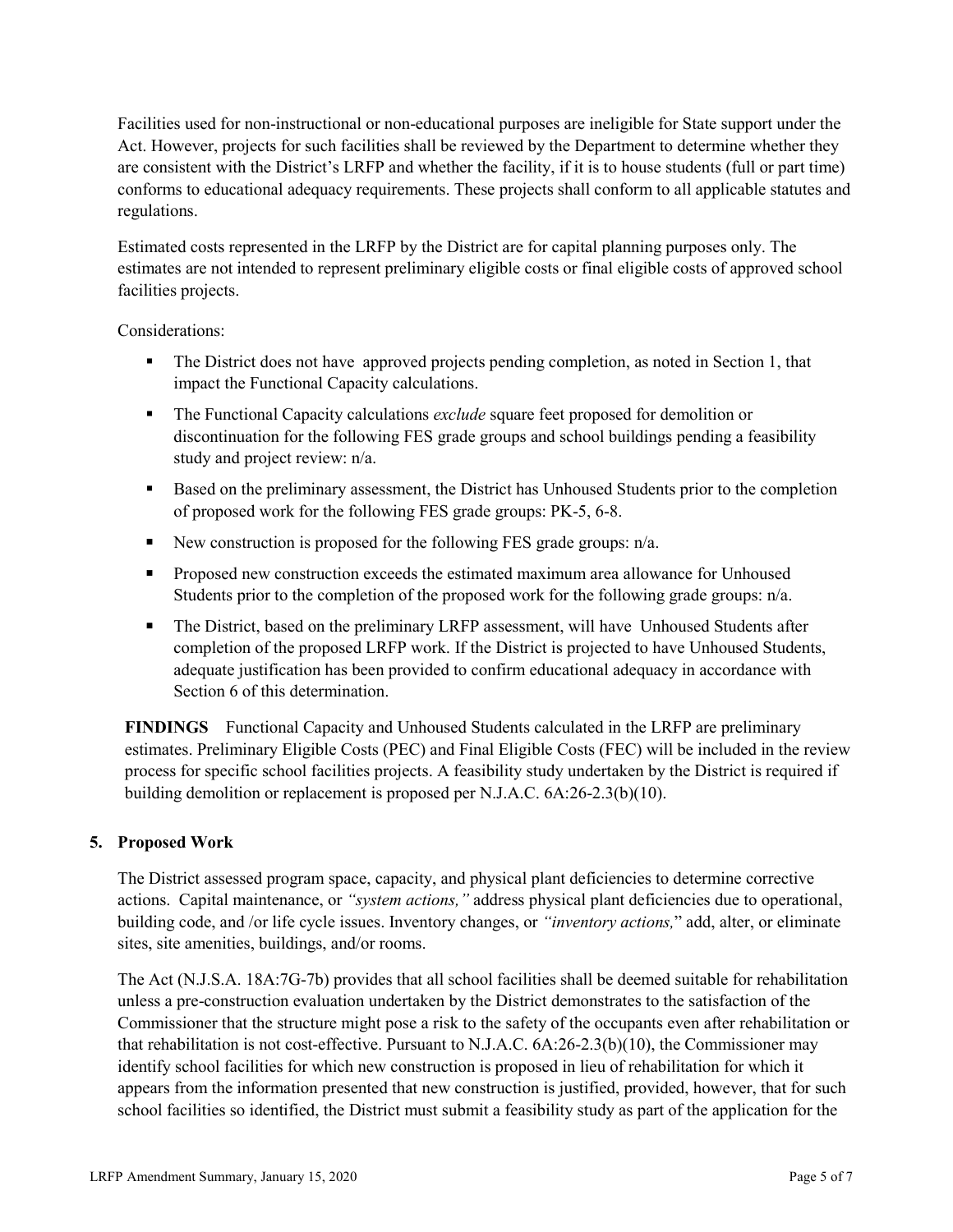specific school facilities project. The cost of each proposed building replacement is compared to the cost of additions or rehabilitation required to eliminate health and safety deficiencies and to achieve the District's programmatic model.

Table 5 lists the scope of work proposed for each school based on the building(s) serving their student population. Detailed information can be found in the LRFP website reports titled *"School Asset Inventory," "LRFP Systems Actions Summary," and "LRFP Inventory Actions Summary."*

With the completion of the proposed work, the following schools are proposed to be eliminated: n/a; the following schools are proposed to be added: n/a .

| <b>Proposed Scope of Work</b>                                                                  | <b>Applicable Schools</b> |
|------------------------------------------------------------------------------------------------|---------------------------|
| Renovation only (no new construction)                                                          |                           |
| System actions only (no inventory actions)                                                     | East Newark School (050)  |
| Existing inventory actions only (no systems actions)                                           | n/a                       |
| Systems and inventory changes                                                                  | n/s                       |
| <b>New construction</b>                                                                        |                           |
| Building addition only (no systems or existing inventory actions)                              | n/a                       |
| Renovation and building addition (system, existing inventory,<br>and new construction actions) | n/a                       |
| New building on existing site.                                                                 | n/a                       |
| New building on new or expanded site                                                           | n/a                       |
| Site and building disposal (in addition to above scopes)                                       |                           |
| Partial building demolition                                                                    | n/a                       |
| Whole building demolition                                                                      | n/a                       |
| Site and building disposal or discontinuation of use                                           | n/a                       |

#### **Table 5. School Building Scope of Work**

**FINDINGS** The Department has determined that the proposed work is adequate for approval of the District's LRFP amendment. However, Department approval of proposed work in the LRFP does not imply the District may proceed with a school facilities project. The District must submit individual project applications with cost estimates for Department project approval. Both school facilities project approval and other capital project review require consistency with the District's approved LRFP.

# **6. Proposed Room Inventories and the Facilities Efficiency Standards**

The District's proposed school buildings were evaluated to assess general educational adequacy in terms of compliance with the FES area allowance pursuant to N.J.A.C. 6A:26-2.2 and 2.3.

District schools are proposed to provide less square feet per student than the FES after the completion of proposed work as indicated in Table 5.

**FINDINGS** The Department has determined that the District's proposed room inventories are adequate for LRFP approval. If school(s) are proposed to provide less square feet per student than the FES area allowance, the District has provided justification indicating that the educational adequacy of the facility will not be adversely affected and has been granted an FES waiver by the Department pending project